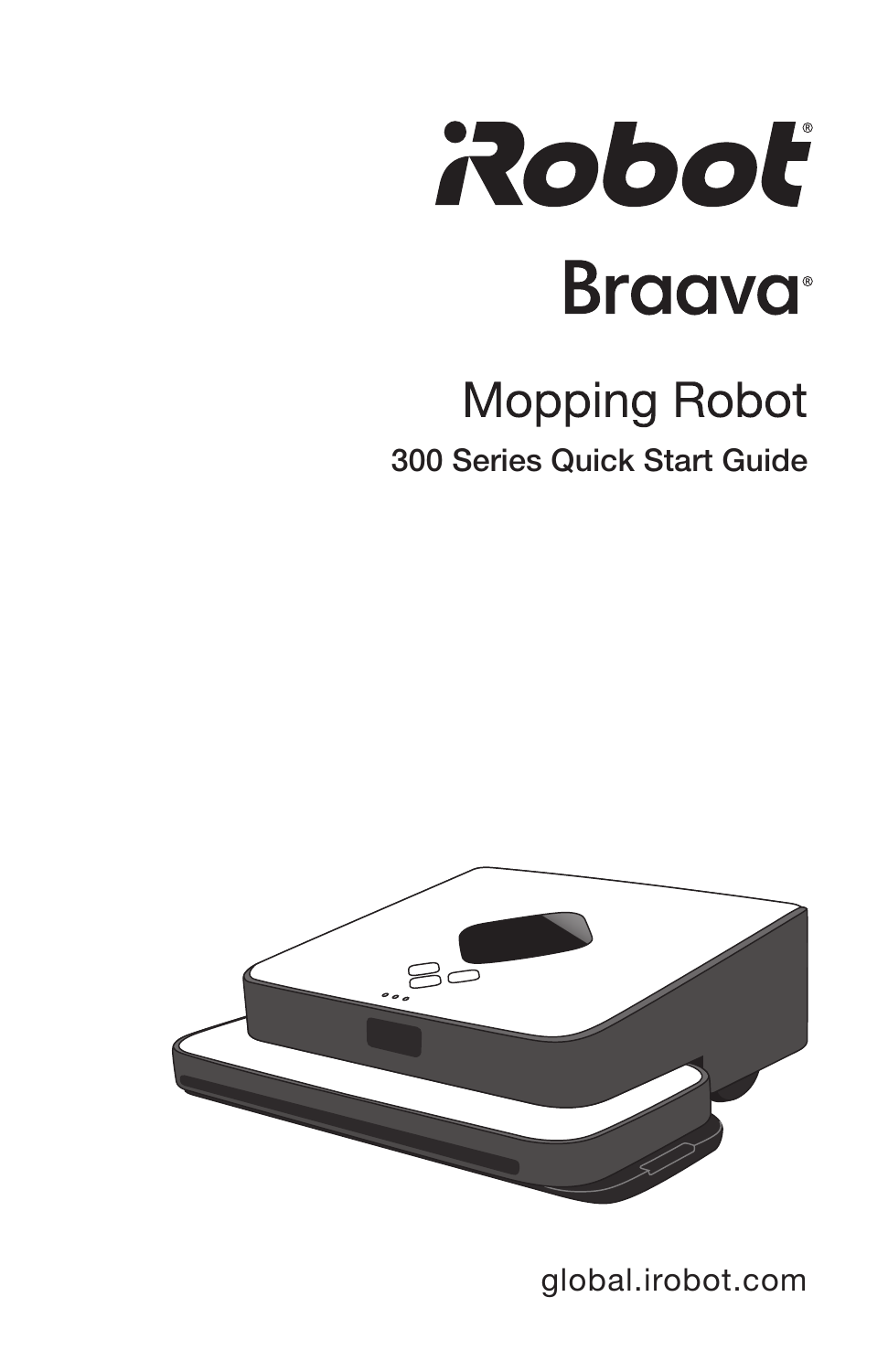### Prep Braava

- 1a. Pull out the red rubber insert below Braava's handle.
- 1b. Stand Braava on its end to plug the adapter into the charging port. Charge Braava overnight or until the power button light flashes blue.
- 1c. Install the included C batteries in the Cube.



Plug the adapter into a standard electrical outlet and plug the other end of the cord into the power Jack on the Cradle. Place Braava on the Cradle to charge. Charge Turbo Charge Cradle (ships with select models)

Braava for approximately 2 hours or until a flashing blue light appears on Braava's power button.



### Attach Cleaning Cloth

- 2a. Remove the cleaning pad.
- 2b. Attach your cleaning cloth, tucking the edges into the blue strips.
- 2c. Snap the cleaning pad back on. Magnets will help guide and hold it in place.

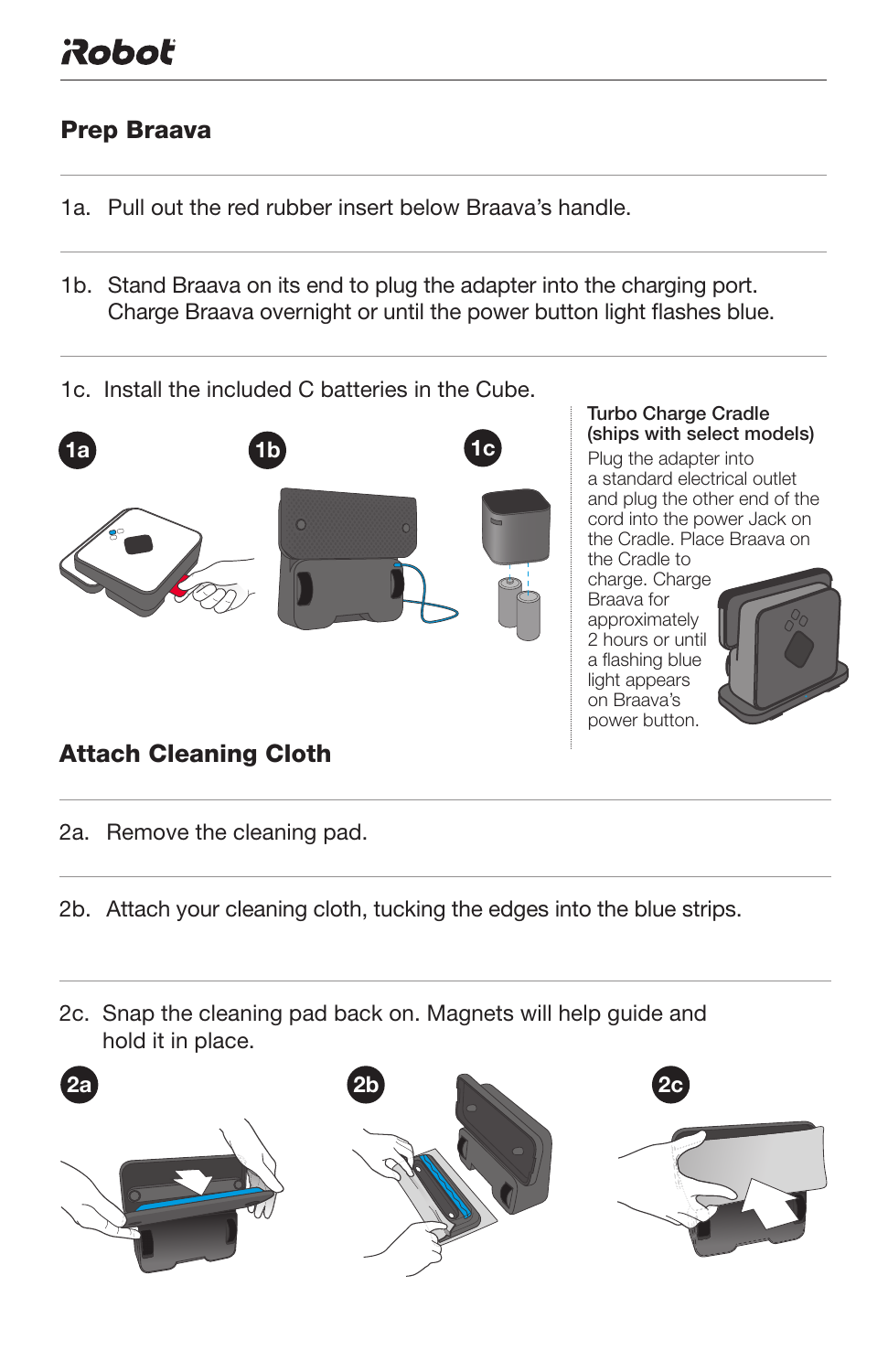### Place Cube

- 3a. Turn the Cube on. A flashing blue light will appear.
- 3b. Place Cube on a counter or table with a clear view of the ceiling. Point the blinking blue light toward the center of the room.



### Clean!

- 4a. Place Braava on the floor near the Cube and press the  $(b)$  power button.
- 4b. Push the  $\frac{1}{2}$  button if sweeping with a dry cloth. Push the  $\bigwedge$  button if mopping with a wet cloth.
- 4c. Braava's blue lights  $\bullet \bullet \bullet \bullet$  will go solid once Braava locks on to the Cube's signal. This may take a few minutes.
- 4d. When finished cleaning, Braava plays a song and returns to where it started. To turn Braava off, push and hold the  $\left(\cdot\right)$  power button. Pause cleaning by pressing any button or picking up Braava.

Refer to owner's manual for more detailed instructions and product information.